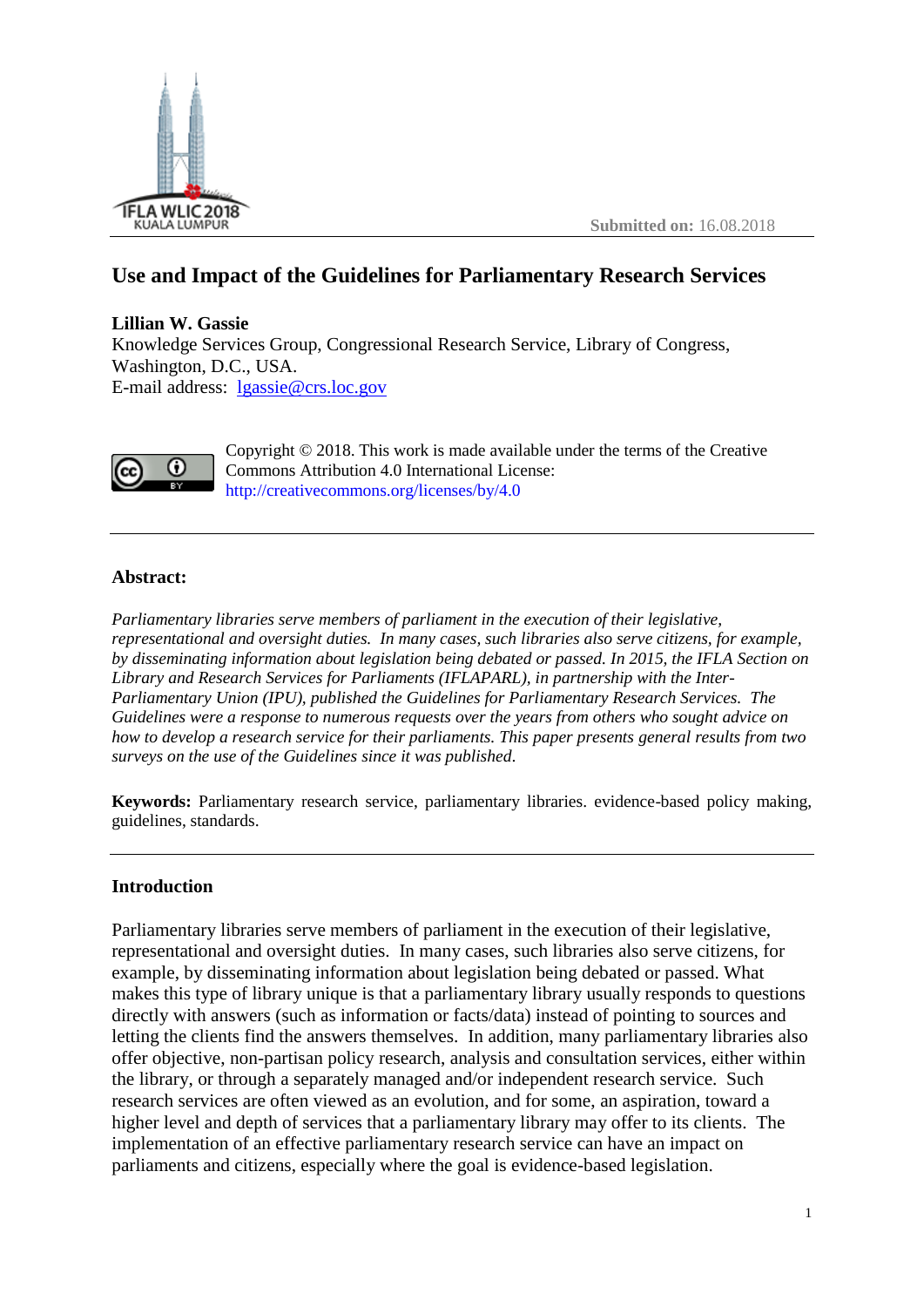In 2015, the IFLA Section on Library and Research Services for Parliaments (IFLAPARL), in partnership with the Inter-Parliamentary Union (IPU), published the *Guidelines for Parliamentary Research Services*. This publication was the result of two years of collaborative effort among IFLA members with relatively mature parliamentary research services. The *Guidelines* were a response to numerous requests over the years from others who sought advice on how to develop a research service for their parliaments. It also complemented the *Guidelines for Legislative Libraries*, first published in 1993 and updated in 2009. The launch of the *Guidelines for Parliamentary Research Services* in 2015 was followed by a workshop on the guidelines at the IFLAPARL satellite meeting in South Africa. The *Guidelines* were also translated into Arabic, French, Portuguese, and Spanish by members and partners in the parliamentary community. The *Guidelines* were widely disseminated among the parliamentary library community; members of the IFLAPARL Standing Committee shared the publication at regional parliamentary library meetings in Asia, Africa, Australia, and Europe. The *Guidelines* were also used by organizations engaged in parliamentary capacity building, for example, in consulting and training projects aimed at developing the capacity for research services in developing parliaments.

This paper presents general results from two surveys on the use of the *Guidelines* since it was published.

#### **User surveys on the Guidelines for Parliamentary Research Services**

In July 2016, the IFLA Section on Library and Research Services for Parliaments conducted a survey to obtain feedback on the guidelines that have been authored or published by the Section, including the *Guidelines for Parliamentary Research Services.* A total of 43 individuals representing unique parliamentary libraries/research services or parliamentaffiliated institutions responded to the survey. Of those who responded, 74% (32) stated that they have used the *Guidelines*, with 91% rating them as either useful or very useful. One respondent noted that the guidelines were not relevant since the library does not provide a research service. Respondents were given the opportunity to add comments to their responses and the majority did so.

The 2016 survey was general in nature, with the intention to gather input from users on all of the guidelines created by the IFLAPARL section. The survey was conducted not long after the *Guidelines* were published in 2015. Given the official launch of the publication at the 2015 WLIC in Cape Town and wide announcements that follow, it was not surprising that members of the parliamentary library community were quite engaged in providing feedback on that particular publication. It should be noted that the community of parliamentary libraries is small in relation to other libraries such as academic or government libraries: the IFLA Section on Libraries and Research Services has about 90 members.

In February 2018, as research for this paper, another survey was conducted to gather information specifically on the use of the *Guidelines* by parliamentary libraries and/or research services. The 2018 survey was different from the 2016 survey in that it targeted those who have used the *Guidelines for Parliamentary Research Services* and asked for specific examples of how the *Guidelines* were implemented and the results or impact of the implementation. Twenty people responded, of which 95.5% found the *Guidelines* to be useful or very useful, with 1 respondent who said that it was not relevant to their library.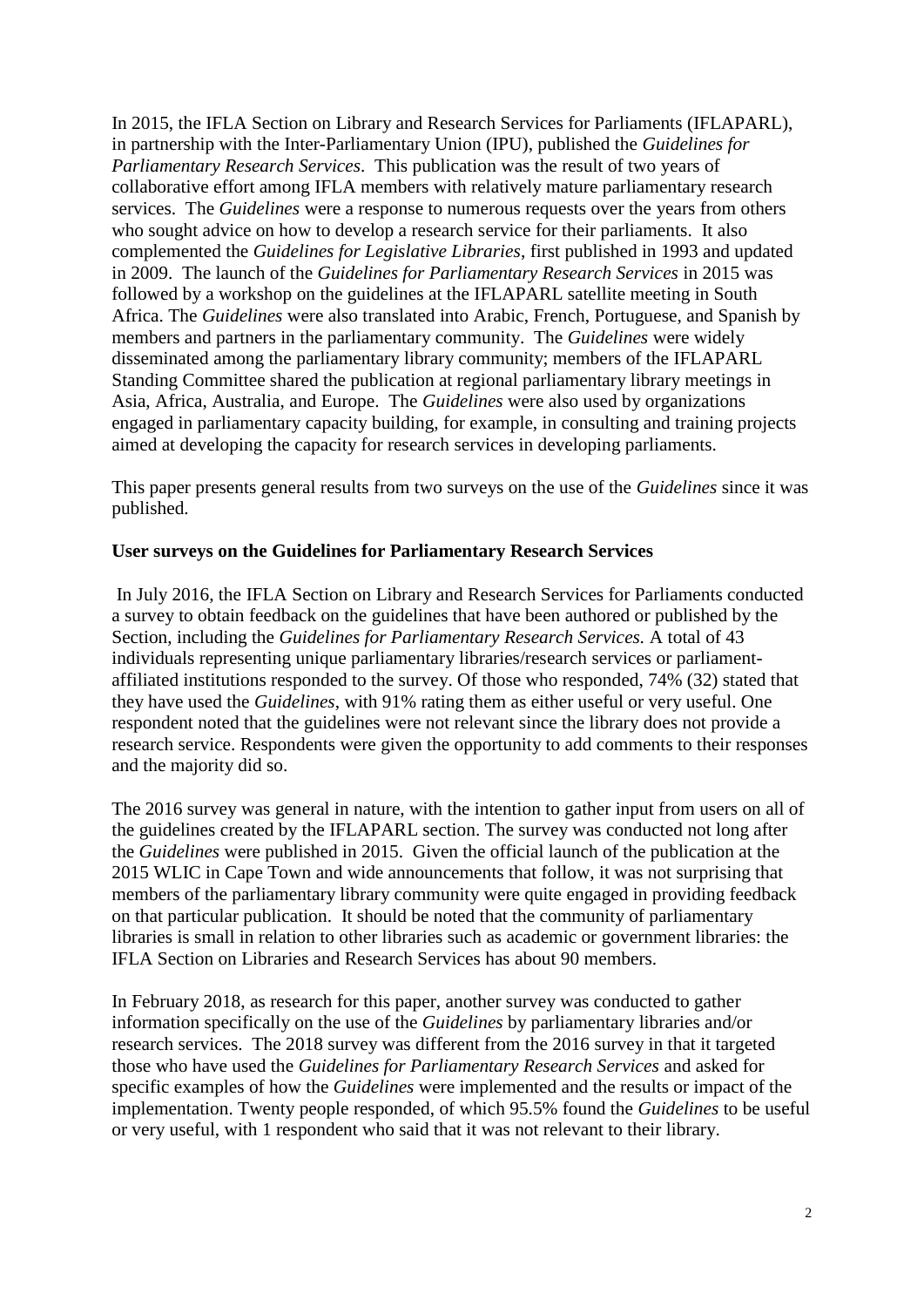## **Use of the Guidelines for Parliamentary Research Services**

Both the 2016 and 2018 surveys provided insight on how the *Guidelines* were used*.*

- **To plan a new research service, or to justify developing a research service**. Parliamentary libraries that did not have a research service responded that they used the *Guidelines* to draft proposals or talking points to parliamentarians for the development of a research service. One respondent noted that the *Guidelines* were "useful for inspiration, because we are at the start of the process of developing a research service."
- **To evaluate current services**. Many institutions that already offer research services began doing so before international standards or guidelines were available. With the publication of the IFLA-IPU *Guidelines for Parliamentary Research Services*, these institutions now have a reference document with which to compare their own structure, services, products and processes. One respondent said that the "Guidelines assisted us with setting standards for our service", while another stated that "the Guidelines is very useful for our institution in order to assess our services as a whole on a structural basis".
- **To improve existing research services and/or to add a new component to current services**. This was the most often cited/selected reason for the use of the *Guidelines*. The following specific comments reflected this point.
	- o "In our institution, we use the Guidelines to organize our research service, to help our parliamentarians in their job. We have added a news component in our documentation and research service."
	- o "We used the guidelines to develop a draft research policy and a draft strategic plan for the Department of Research Services."
	- o "The document was used as a guide to develop our Research Operational Manual."
	- o "We have slightly adjusted our service charter and try to better promote our services."
	- o "Created fact sheets and briefings as products for teaching [parliamentary] staff."
	- o "We are discussing, based on the guidelines, to improve the use of modern technology to prepare background notes for Parliamentary debates and foreign delegates."
- **To learn about parliamentary research services or for educational/research use**. With the increasing attention given to evidence-based policymaking around the world,<sup>1,2</sup> the IFLA-IPU *Guidelines for Parliamentary Research Services* is viewed as a set of internationally accepted best practices to support parliamentarians who use non-biased information and analysis to develop legislation and set policy. Institutions engaged in capacity building of parliamentary staff and librarians use the *Guidelines* as reference, as stated by a professional in an institution associated with parliamentary capacity building, "I have this as a key reference document for developing a teaching module for training parliaments on how to develop a parliamentary research service."

 $\overline{a}$ 

<sup>&</sup>lt;sup>1</sup> US Commission on Evidence-based Policymaking,<https://www.cep.gov/en.html>

<sup>2</sup> Evidence for policy, see<https://www.inasp.info/theme/evidence-policy>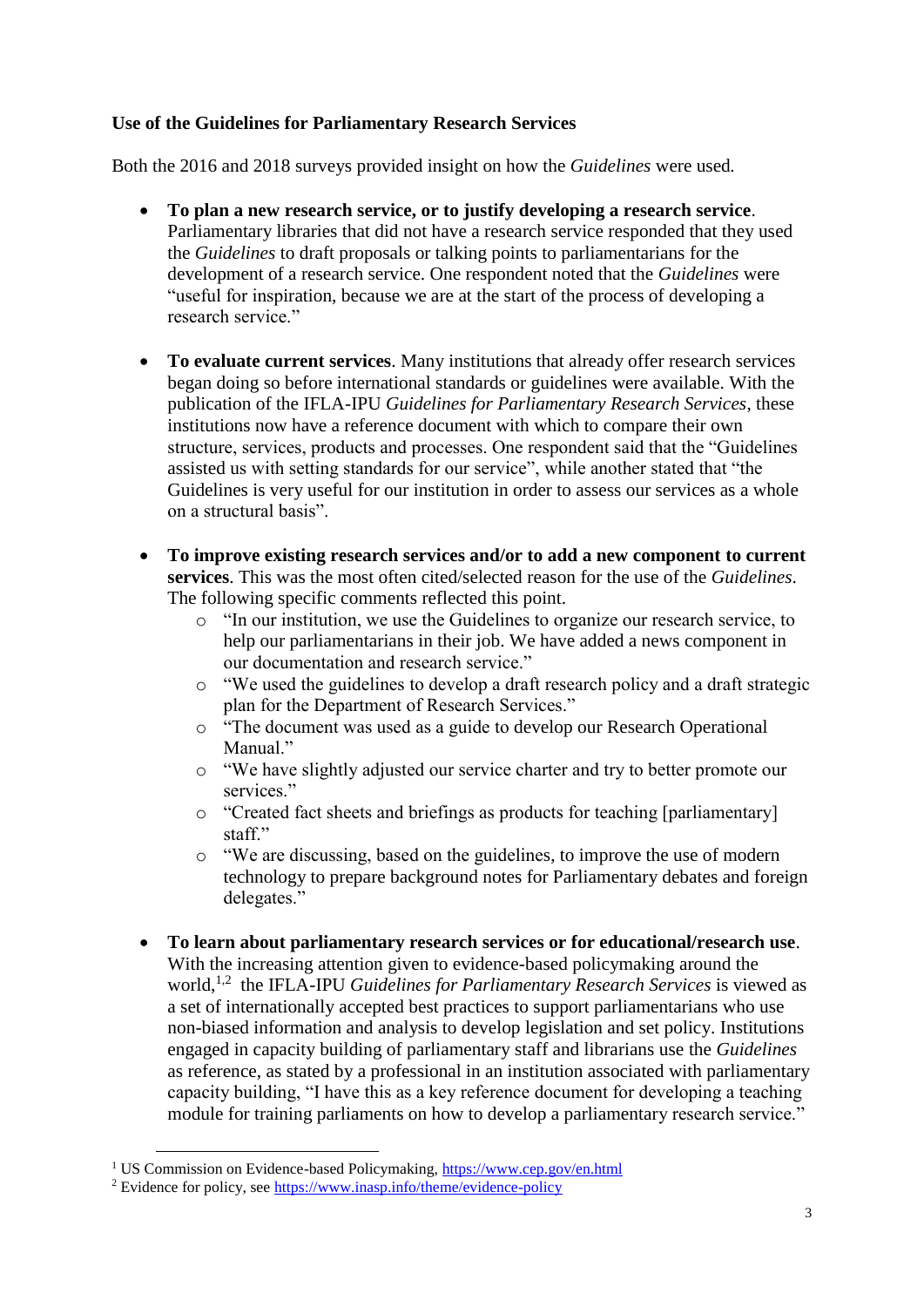Two other respondents stated that the *Guidelines* were used to produce research papers.3,4

### **Other feedback and suggestions**

Both the 2016 and 2018 surveys asked users for additional feedback, such as topics that should have been included in the *Guidelines for Parliamentary Research Services* and other guidelines that could be useful to parliamentary library and research services.

When the *Guidelines* were first published, feedback from the 2015 research workshop in Cape Town and the 2016 survey was overwhelmingly positive. However there were comments that the *Guidelines* were written at a high level, and were somewhat inadequate for a specific library looking for step-by-step instructions on how to implement a new research service. As stated in the *Guidelines,* each parliament library and/or research service operates in a unique environment and may be at a unique stage in its development. As such, it would be impossible to draft a document that would apply to all institutions. The *Guidelines* was structured to provide "an overview of considerations" to those institutions that aspire to establish a robust research function.

Partly as a response to the need for more specific best practices and guidelines, the House of Commons Library, in collaboration with the Westminster Foundation for Democracy, published its [Parliamentary Research Handbook](https://www.parliament.uk/documents/commons-library/HoC-Library-Parliamentary-Research-Handbook.pdf) in 2017. Sometimes referred to as a supplement to the IFLA-IPU *Guidelines*, the handbook provides practical information on how perform parliamentary research, for example, how to source information, analyse, write effectively, use statistics, tables and charts, and perform quality control on research. The handbook was used in a series of workshops on parliamentary research at the 2017 IFLAPARL satellite meeting in Poland.

Users have also commented that the *Guidelines for Parliamentary Research* could expand into related areas such as research ethics, so that parliamentary library and research services can point to published standards, guidelines or best practices when faced with potential conflict of interest while conducting parliamentary research. In response, following the 2016 WLIC, a working group in the IFLAPARL section was formed and has started to compile best practices on research ethics.

## **Summary**

 $\overline{a}$ 

Mr. Martin Chungong, the Secretary General of the Inter-Parliamentary Union and a former member of the Cameroon Parliament, eloquently stated in the forward of the *Guidelines*, "well-resourced parliamentary research services are one of the building blocks of an effective parliament. They are of incalculable value as a source of independent, neutral and nonpartisan analysis. ... Their analysis informs a parliament's legislative and oversight work and provides parliamentarians with the information they need to do their job well."

From the findings of the 2016 and 2018 surveys on the *Guidelines for Parliamentary Research*, it was evident that members of the parliamentary library and research community, especially those seeking to establish research services in their parliaments, found the

<sup>3</sup> <http://wroxtonworkshop.org/wp-content/uploads/2017/07/2017-Session-5A-Fitsilis-and-Koutsogiannis.pdf>

<sup>4</sup> <http://www.inasp.info/en/publications/details/289/>